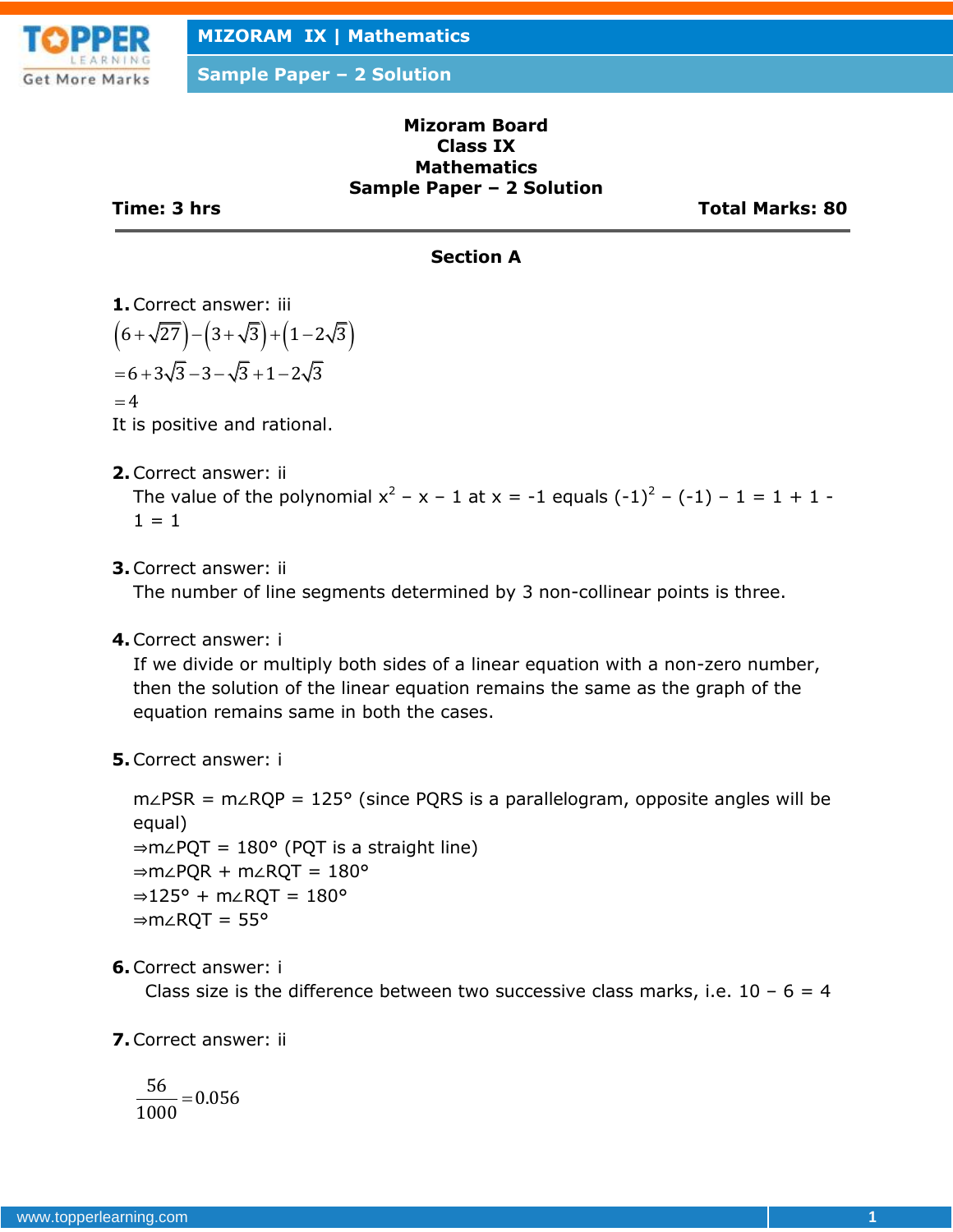

**Sample Paper – 2 Solution**

**8.**Correct answer: iii

The abscissa or x-coordinate of any point on Y-axis is zero

- **9.**Correct answer: ii
- **10.** Correct answer: i

Since AOB is a straight line,

 $\angle$  AOB = 180°  $\Rightarrow$  x + 10° + x + x + 20° = 180°  $\Rightarrow$  3x = 150°  $\Rightarrow$  x = 50 $^{\circ}$ 

**11.** Correct answer: i

Probability of winning  $+$  Probability of losing  $= 1$ Thus, probability of losing =  $1 - 0.9 = 0.1$ 

**12.** Correct answer: ii

 $\left(\frac{n+1}{2}\right)^{th}$ If a data has an odd number of observations n, then the median  $=$ observation, i.e. 50<sup>th</sup> observation

```
13. Correct answer: i
```
Given: height (h) = 12 cm and radius (r) = 7 cm  $\frac{1}{3} \pi r^2 h$ Volume of a Cone =  $=\frac{1}{3}\times\frac{22}{7}\times7\times7\times12$  cm<sup>3</sup>  $=616$  cm<sup>3</sup>

**14.** Correct answer: ii

Given: Let a, b and c denotes the sides of the triangle. a= 37.5 cm, b= 37.5 cm, c=45 cm<br>s = 60 cm

Area of the triangle

$$
= \sqrt{\frac{5(s-a)(s-b)(s-c)}{60 \times 22.5 \times 22.5 \times 15}}
$$

$$
= 675 \text{ cm}^2
$$

**15.** Correct answer: iv

The point of intersection of the perpendicular bisectors of the sides of a triangle is called circumcentre.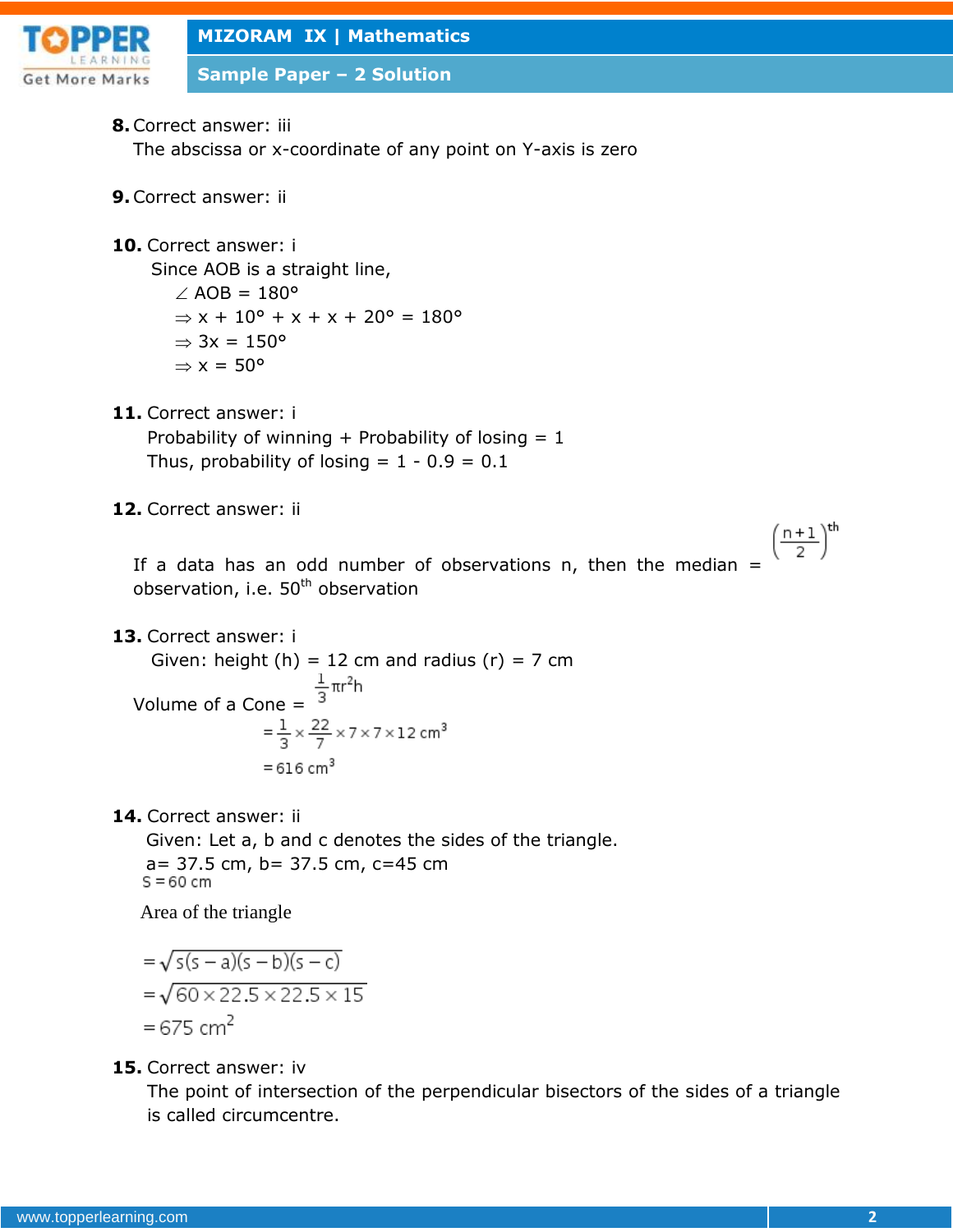

**Sample Paper – 2 Solution**

### **16.** Correct answer:i

If a line segment joining two points subtends equal angles at the two points lying on the same side of the line segment, then the four points are con-cyclic.

**17.** Correct answer: iv

Area of a rectangle = length  $\times$  Breadth= xy square units

**18.** Correct answer: i



AD || BC, AB is a transversal

- A +  $\angle$  B = 180° (interior angles are supplementary)
- Similarly,  $\angle$  B +  $\angle$  C = 180°,  $\angle$  D +  $\angle$  A = 180°,  $\angle$  C +  $\angle$  D = 180°
- **19.** Correct answer: iii

Two sides and the angle (other than the angle between the two equal sides) is not enough to prove the congruency of triangles. So, SSA is not a congruence criterion.

**20.** Correct answer: ii

Here,  $4x + 5x = 180^{\circ}$ Or,  $9x = 180^{\circ}$ Or,  $x = 20^\circ$  $4x = 4 \times 20^{\circ} = 80^{\circ}$  $5x = 5 \times 20^{\circ} = 100^{\circ}$ Thus, angles are:  $80^{\circ}$ ,  $100^{\circ}$ 

**21.** Correct answer: ii

Three non-collinear points determines three line segments.

**22.** Correct answer: i

The graph of a linear equation is always a straight line.

**23.** Correct answer: ii

All the points  $(-1,2)$ ,  $(-4,7)$ ,  $(-3,1)$  and  $(-2,4)$  have x coordinate with negative sign ( $x < 0$ ) and y coordinate with positive sign ( $y > 0$ ). And the coordinates of II quadrant are of the form  $x < 0$  and  $y > 0$ .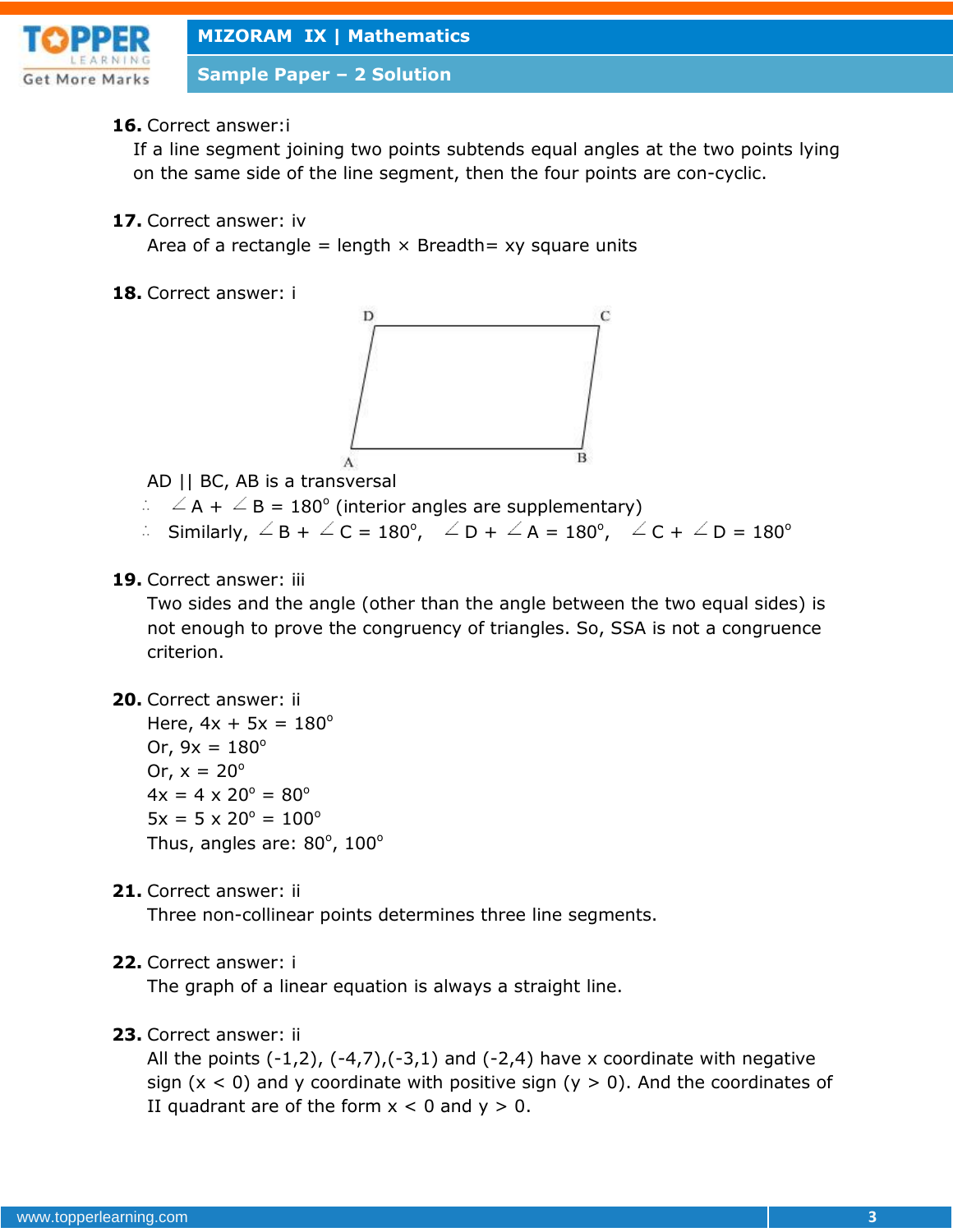

**Sample Paper – 2 Solution**

**24.** Correct answer:iii

Let  $a = 30$ ,  $b = 20$  and  $c = -50$ . Then,  $a + b + c = 0$  $a^3 + b^3 + c^3 = 3abc = 3 \times 30 \times 20 \times (-50) = -90000$ 

#### **Section B**

**25.** Factorising  $ky^2$  - 6ky +8k, we have  $= k(y^2 - 6y + 8)$  $= k(y^2 - 4y - 2y + 8)$  $= k(y -4) (y -2)$ Thus, the dimensions of cuboid are given by the expressions  $k$ , (y-4) and (y 2).

#### **26.**

Given:  $AC = BC$ 

B A C

 $AC + AC = BC + AC$ 

(If equals are added to equal the wholes are equal)

 $\Rightarrow$  2AC = AB

Hence, AC = 
$$
\frac{1}{2}
$$
 AB

**27.** Here 
$$
\angle ADC = y = \angle ACD
$$
  
\nExt.  $\angle ACD = \angle ABC + \angle BAC$   
\n $\therefore 2 \angle BAC = \angle ACD = y$   
\n $\Rightarrow \angle BAC = \frac{y}{2}$   
\n $\therefore \frac{y}{2} + (180^{\circ} - 2y) = 180^{\circ} - 75^{\circ}$   
\n $\Rightarrow \frac{y}{2} + 180^{\circ} - 2y = 180^{\circ} - 75^{\circ}$   
\n $\Rightarrow \frac{y}{2} - 2y = -75^{\circ}$   
\n $\Rightarrow -\frac{3y}{2} = -75^{\circ}$   
\n $\Rightarrow y = 50^{\circ}$ 

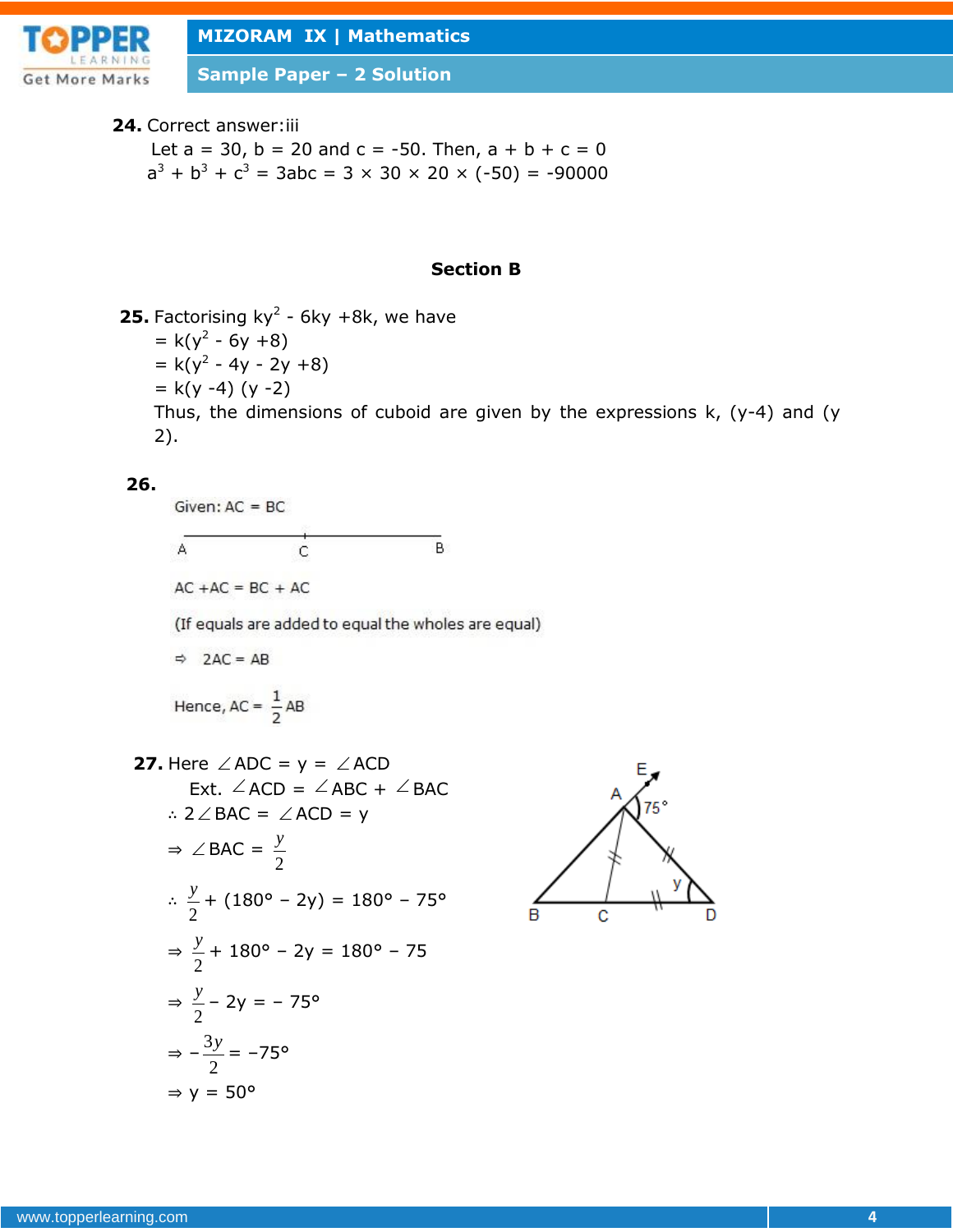

**Sample Paper – 2 Solution**

**28.**Let 'l' be the length of the cube. Now, T.S.A. of the cube = 294 cm<sup>2</sup> ...(given)  $\therefore$  6l<sup>2</sup> = 294  $I^2 = \frac{294}{6} = 49$ 6  $\therefore$   $\vert^2 = \frac{294}{5} = 4$  $\therefore$  Side (I) = 7 cm. Volume of cube =  $1 \times 1 \times 1 = 7 \times 7 \times 7 = 343$  cm<sup>3</sup>

**29.**Number of students born in August = 6 Total number of students  $= 40$ Number of students born in August = 6<br>Total number of students = 40<br>Required probability=  $\frac{\text{Number of students born in August}}{\text{Total number of students}} = \frac{6}{40} = \frac{3}{20}$ August = 6<br>40<br>Jer of students born in August =  $\frac{6}{40} = \frac{3}{20}$  $=\frac{6}{40}=\frac{3}{20}$ 

**30.** Given:  $a = 3 + b$  $a - b = 3$ Applying the cubic identity on both the sides  $(a - b)^3 = 3^3$  $\Rightarrow$  a<sup>3</sup> - b<sup>3</sup> - 3(a)(b)(a - b) = 27  $\Rightarrow$  a<sup>3</sup> – b<sup>3</sup> – 3ab(3) = 27 (∵ a – b = 3)  $\Rightarrow$  a<sup>3</sup> – b<sup>3</sup> – 9ab = 27

**31.**

Since AB ||DC

$$
\angle x = 30^{\circ} \text{ [Alternate angles]}
$$
  
In  $\triangle ABD$   

$$
80^{\circ} + 30^{\circ} + \angle y = 180^{\circ}
$$
  

$$
\angle y = 180^{\circ} - 110^{\circ} = 70^{\circ}
$$

In 
$$
\triangle BDC
$$
  
30<sup>0</sup> +  $(70^0 - 30^0)$  +  $\angle z = 180^0$   
 $\angle z = 110^0$ 

# **Or**

Let the angles of a quadrilateral be 2x, 5x, 8x and 9x respectively.

By the angle sum property of a quadrilateral, we have

 $2x + 5x + 8x + 9x = 360^{\circ}$ 

$$
\therefore 24x = 360^{\circ}
$$

$$
\therefore x = 15^{\circ}
$$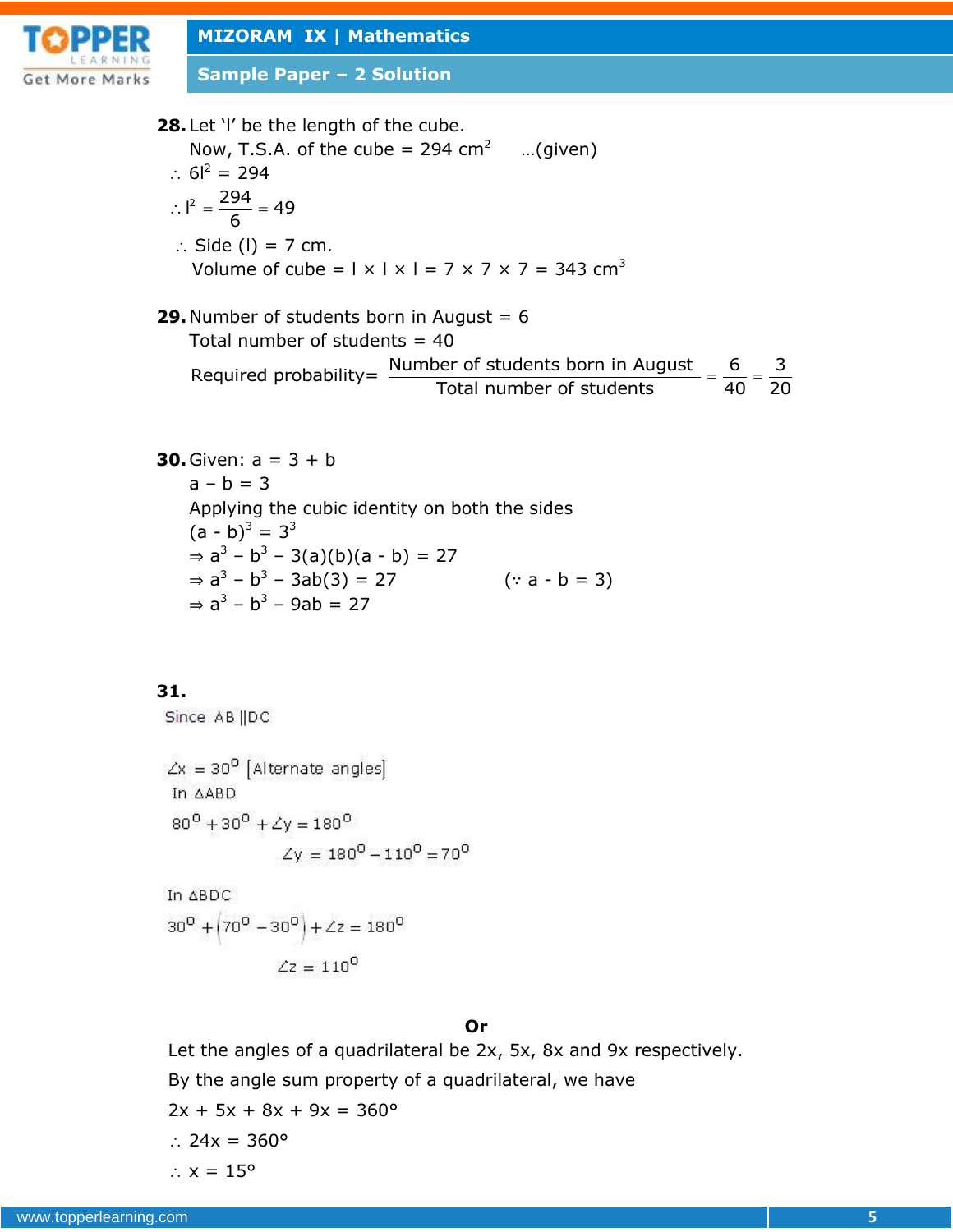

**Sample Paper – 2 Solution**

Now,

First angle =  $2x = 2 \times 15 = 30^{\circ}$ , Second angle =  $5x = 5 \times 15 = 75^{\circ}$ , Third angle =  $8x = 8 \times 15 = 120^{\circ}$  and Fourth angle =  $9x = 9 \times 15 = 135^{\circ}$ . Thus, the angles of a quadrilateral are 30°, 75°, 120° and 135°.

**32.** 
$$
27p^3 + 8q^3 + 54p^2q + 36pq^2
$$
  
\n=  $(3p)^3 + (2q)^3 + 18pq(3p+2q)$   
\n=  $(3p)^3 + (2q)^3 + 3 \times 3p \times 2q (3p + 2q)$   
\n=  $(3p + 2q)^3 [(a + b)^3 = a^3 + b^3 + 3ab (a + b)$  where a = 3p and b = 2q ]  
\n=  $(3p + 2q) (3p + 2q) (3p + 2q)$ 

**33.**  $b^2 + c^2 + 2(ab + bc + ca)$  $= a<sup>2</sup> + b<sup>2</sup> + c<sup>2</sup> + 2ab + 2bc + 2ca - a<sup>2</sup>$  [Adding and suntracting  $a<sup>2</sup>$ ]  $=[a^2 + b^2 + c^2 + 2ab + 2bc + 2ca] - a^2$  $=(a + b + c)^2 - (a)^2$  [Using  $x^2 + y^2 + 2xy + 2yz + 2zx = (x + y + z)^2$ ]  $=(a + b + c + a)(a + b + c - a)$  [Because  $a<sup>2</sup> - b<sup>2</sup> = (a + b) (a - b)$ ]  $=(2a + b + c)(b + c)$ 

# **Or**

Let 
$$
p(z) = az^3 + 4z^2 + 3z - 4
$$
 and  $q(z) = z^3 - 4z + a$   
\nWhen  $p(z)$  is divided by z-3, the remainder is given by:  
\n $p(3) = a \times 3^3 + 4 \times 3^2 + 3 \times 3 - 4$   
\n= 27a + 36 + 9 - 4  
\n= 27a + 41 .................(i)  
\nWhen  $q(z)$  is divided by z-3 the remainder is given by:  
\n $q(3)= 3^3 - 4 \times 3 + a$   
\n= 27 - 12 + a  
\n= 15 + a .................(ii)  
\nGiven that  $p(3) = q(3)$ . So, from (i) and (ii), we have:  
\n27a + 41 = 15 + a  
\n27a - a = -41 + 15  
\n26a = -26  
\na = -1

**34.**  $2x = z$  (Alternate angles, as  $I_1 \mid I_2$ )  $y = z$  (Alternate angles, as  $a_1 || a_2$ ) So,  $2x = y$ Now,  $y + 4x - 15 = 180^{\circ}$ (linear pair)  $2x + 4x - 15 = 180^{\circ}$  $6x = 195^{\circ}$  $x = 32.5$ 

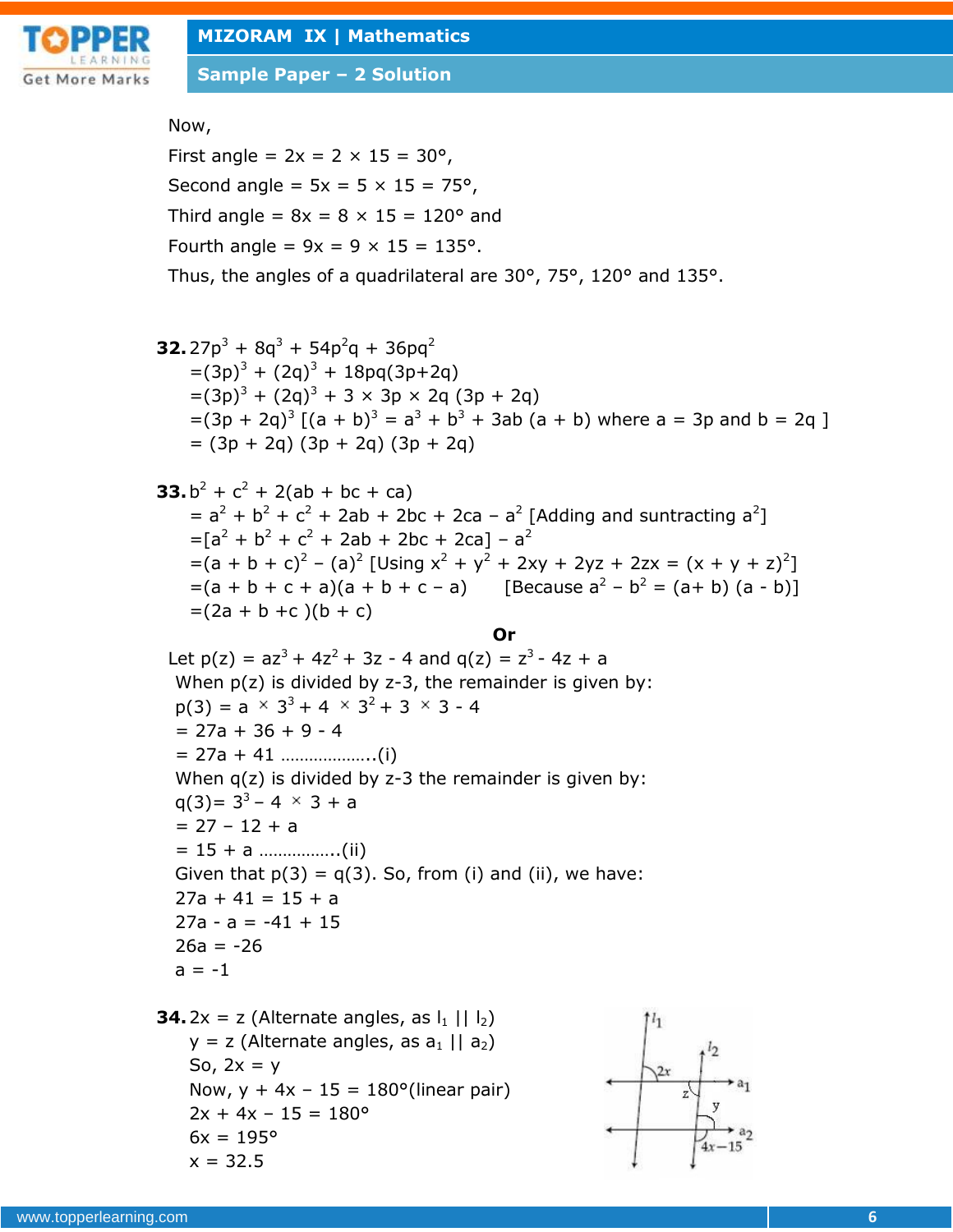

**Sample Paper – 2 Solution**

**35.** Number of white balls  $= x$ 

#### **Or**

Let ABC be an isosceles triangle with  $AB = AC$ .

Construction: Draw the bisector AO of  $\angle A$ . In ΔABO and ΔACO, we have: AB=AC (Given) AO=OA (Common)  $\angle$  BAO=  $\angle$  CAO (By Construction)  $\triangle$ ABO  $\cong$   $\triangle$ ACO (By SAS congruence criteria)



### **Section C**

 www.topperlearning.com **7** Total number of balls  $= 12$ If 6 white balls are added, we have Total number of balls  $= 18$ Number of white balls =  $x + 6$ Number of white balls =  $x + 6$ <br>Now, P(getting a white ball) =  $\frac{x + 6}{10}$ 18  $=\frac{x+}{x+1}$ According to the given information,  $\frac{x+6}{12} = 2\left(\frac{x}{12}\right)$  $18 - 2$  (12)  $x + 6$  x  $\frac{18}{6}$ ∴  $6x + 36 = 18x$  $\therefore$  12x = 36  $\therefore$  x = 3  $+6$   $2(x)$  $=2\left(\frac{\lambda}{12}\right)$  $\therefore \frac{x+6}{10} = \frac{y}{4}$ **36.** Length  $(l_1)$  of the storehouse = 40 m Breadth ( $b_1$ ) of the storehouse = 25 m Height ( $h_1$ ) of the storehouse = 10 m Volume of storehouse =  $I_1 \times I_1 \times I_1 = (40 \times 25 \times 10)$  m<sup>3</sup> = 10000 m<sup>3</sup> Length  $(l_2)$  of a wooden crate = 1.5 m Breadth ( $b_2$ ) of a wooden crate = 1.25 m Height ( $h_2$ ) of a wooden crate = 0.5 m Volume of a wooden crate =  $I_2 \times I_2 \times I_1 = (1.5 \times 1.25 \times 0.5)$  m<sup>3</sup> =  $0.9375$  m<sup>3</sup>  $\therefore$  P(white ball) =  $\frac{x}{15}$ 12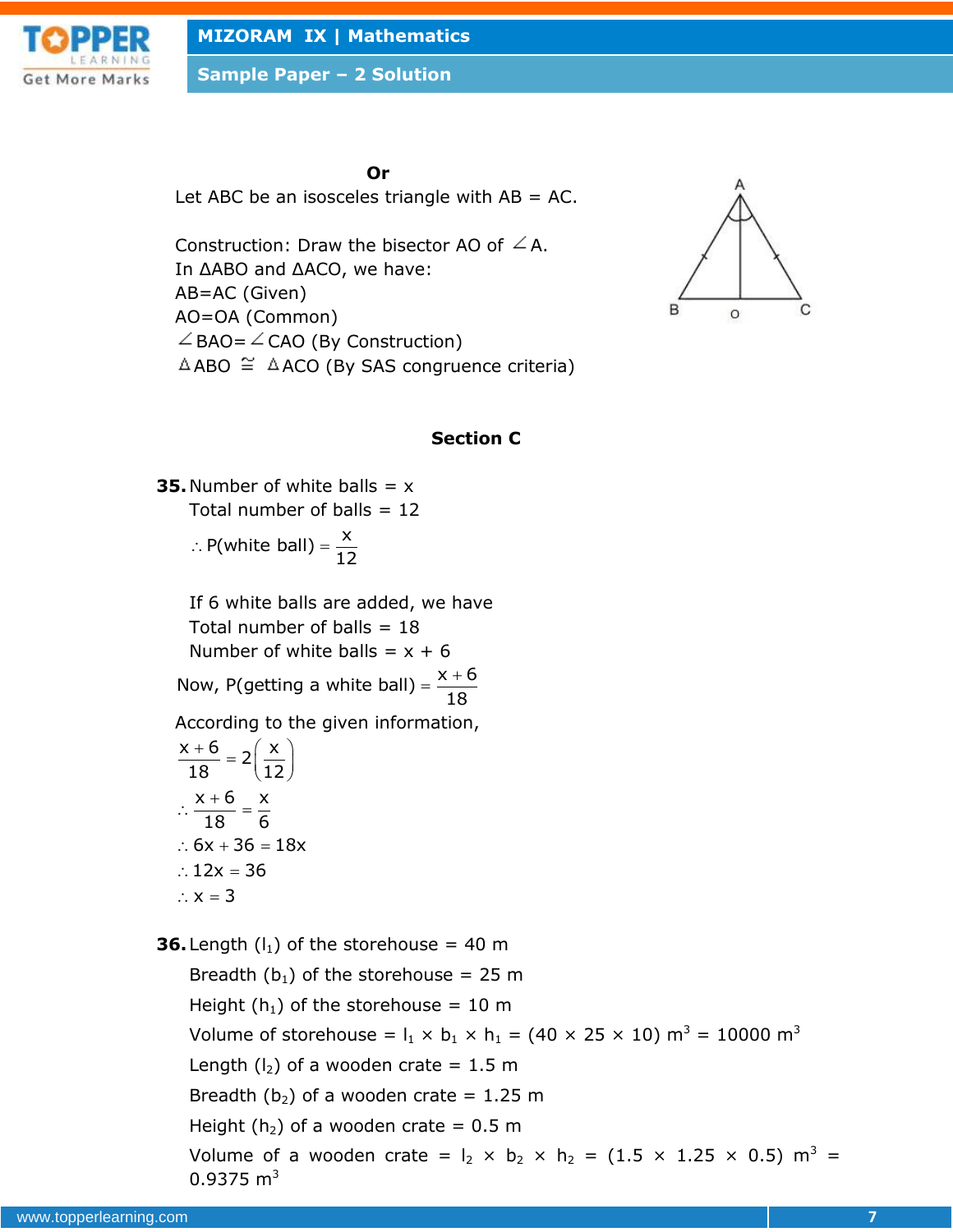

Let the number of wooden crates stored in the storehouse be 'n'.

Hence, volume of 'n' wooden crates = Volume of storehouse

 $0.9375 \times n = 10000$ ∴ n =  $\frac{10000}{0.9375}$  = 10666.66

Thus, 10666 wooden crates can be stored in the storehouse.

**37.**Given: AD is median of triangle ABC To Prove: AB+AC>2AD Proof: Produce AD so that AD = DE



Now, in triangles ADB and EDC,  $AD = DE$  $BD = DC$  $\angle$ ADB =  $\angle$ EDC Thus, triangles ADB and EDC are congruent (By SAS congruence criterion) Hence,  $AB = EC$  (CPCT) Now, in triangle AEC,  $AC + CE > AE$  $AC + CE > 2AD$  $AC + AB > 2AD$  (since,  $AB = EC$ , proved above)

**38.**

$$
\begin{aligned}&\frac{16\times 2^{n+1}-4\times 2^n}{16\times 2^{n+2}-2\times 2^{n+2}}\\&=\frac{2^4\times 2^{n+1}-2^2\times 2^n}{2^4\times 2^{n+2}-2\times 2^{n+2}}\\&=\frac{2^{n+5}-2^{n+2}}{2^{n+6}-2^{n+3}}\\&=\frac{2^{n+5}-2^{n+2}}{2.2^{n+5}-2.2^{n+2}}\\&=\frac{\left(2^{n+5}-2^{n+2}\right)}{2\left(2^{n+5}-2^{n+2}\right)}=\frac{1}{2}\end{aligned}
$$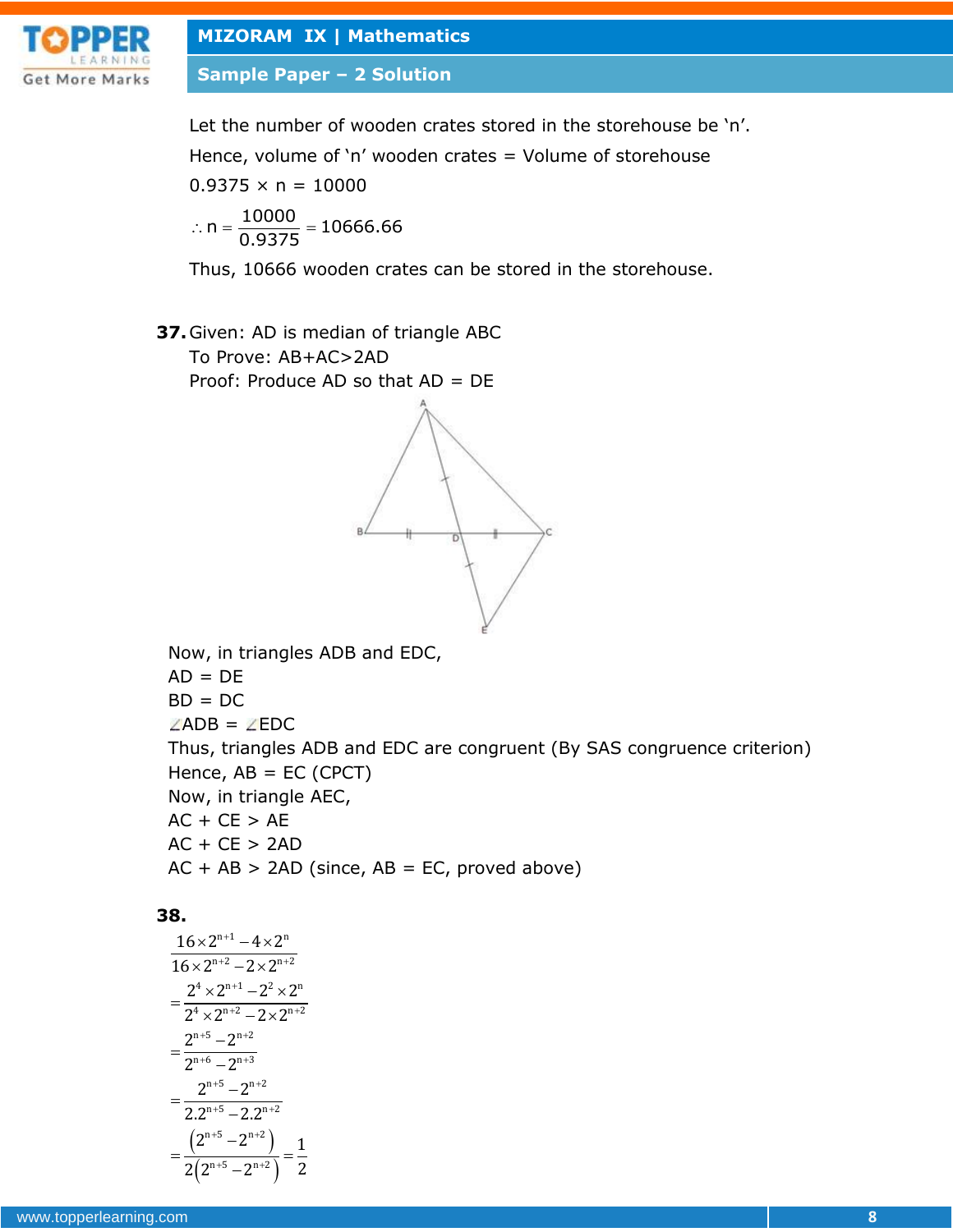

**Sample Paper – 2 Solution**

**39.**



□PQRS is a square  $\therefore$  PQ = QR = RS = SP  $\ldots$  (i) Also  $\angle$  RSP =  $\angle$  SRQ =  $\angle$  RQP =  $\angle$  SPQ = 90°  $\ldots$  (ii) Also  $\triangle$  TSR is equilateral  $TS = TR = SR$ ... (iii) Also  $\angle$  STR =  $\angle$  TSR =  $\angle$  TRS = 60° From (i) and (iii)  $TR = QR$ Also  $\angle$ TSP =  $\angle$ RSP +  $\angle$ TSR = 90° + 60° = 150° Similarly  $\angle$  TRQ = 150° In  $\triangle$  TSP and  $\triangle$  TRQ,  $PS = QR$  $[by (i)]$ [both 150°]  $\angle$ TSP= $\angle$ TRQ  $TS = TR$  $[by (iii)]$ 

[by SAS criterion]  $\triangle$  TSP  $\cong$   $\triangle$  TRQ  $\mathcal{L}_{\mathcal{A}}$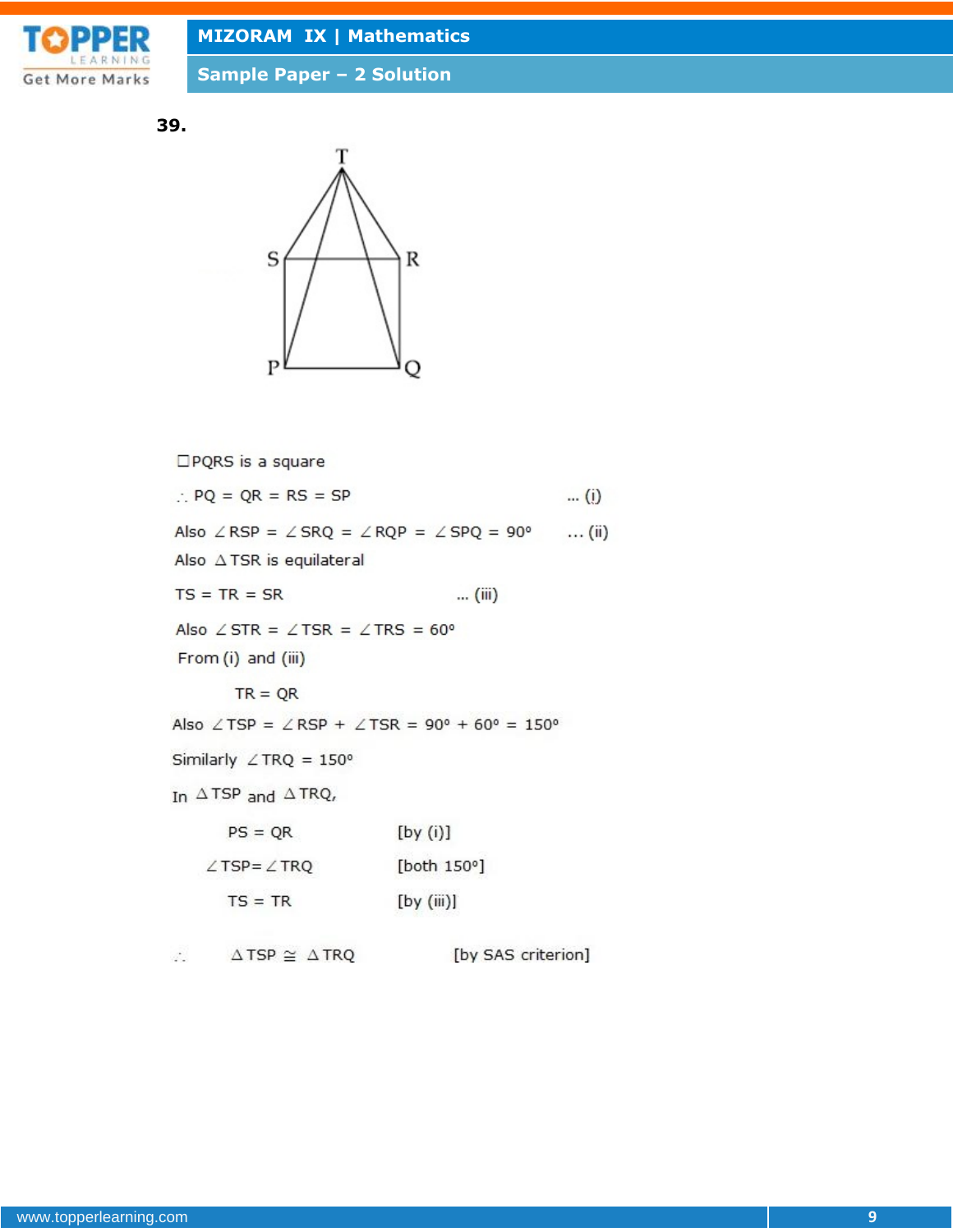

**Sample Paper – 2 Solution**

**40.** a)

```
=\left[5(2+3)^3\right]^{\frac{1}{4}}=(5\times5^3)^{\frac{1}{4}}x = \frac{1}{2} 3x ==5^{4\times}\left\{5\left(2^{3\times\frac{1}{3}}+3^{3\times\frac{1}{3}}\right)^3\right\}^{\frac{1}{4}}\begin{bmatrix} 1 & 1 \\ 1 & 1 \end{bmatrix}
5
   5\left(2^{3\times\frac{1}{3}}+3^{3\times\frac{1}{3}}\right)^3\left|^{\frac{1}{4}}5 \times 5^3 \overline{)^4}5^{4 \times \frac{1}{4}}
```
b) In order to represent  $\sqrt{7}$  on number line, we follow the steps given below: Step 1: Draw a line and mark a point A on it. Step 2: Mark a point B on the line drawn in step 1 such that  $AB = 7$  cm. Step 3: Mark a point C on AB produced such that  $BC = 1$  unit. Step 4: Find mid-point of AC. Let the mid-point be O. Step 5: Taking O as the centre and  $OC = OA$  as radius draw a semicircle. Then, draw a line passing through B perpendicular to OB. Let the perpendicular cut the semicircle at D. Step6: Taking B as the centre and radius BD D draw an arc cutting OC produced at E. Point E so obtained represents  $\sqrt{7}$  .

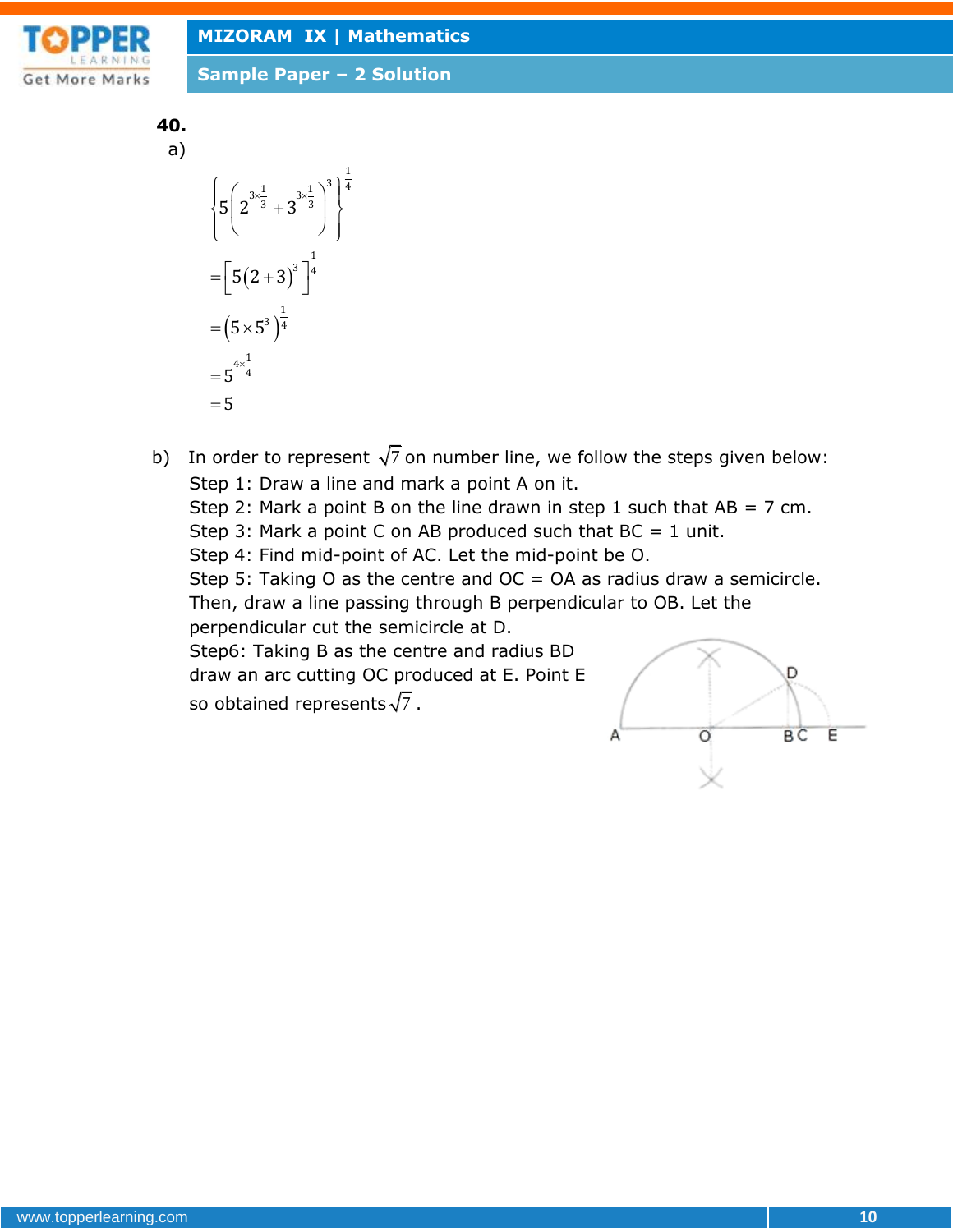

**Sample Paper – 2 Solution**

**41.** Arranging the given data in ascending order, we have 41, 43, 57, 58, 61, 71, 92, 99, 127  
Here, 
$$
n = 9 \text{ (odd)}
$$
.  
  $\therefore \text{Median} = \left(\frac{n+1}{2}\right)^{\text{th}}$  value

$$
1 \text{edian} = \left(\frac{n+1}{2}\right) \quad \text{value}
$$
\n
$$
= \left(\frac{9+1}{2}\right)^{\text{th}} \text{ value}
$$
\n
$$
= 5^{\text{th}} \text{ value}
$$

$$
= 61
$$

If 58 is replaced by 85, we get the following data:

41, 43, 57, 61, 71, 85, 92, 99, 127  
\n∴ New median = 
$$
\left(\frac{n+1}{2}\right)^{th}
$$
 value  
\n=  $\left(\frac{9+1}{2}\right)^{th}$  value  
\n= 5<sup>th</sup> value  
\n= 71

Diameter = 24 m  $\Rightarrow$  radius = 12 m

Radius of the conical part = Radius of the cylindrical part  $(r) = 12$  m Height of cylindrical part (h) = 11 m, height of the cone (h) = 5 m For the conical part of the circus tent,

$$
I2 = r2 + h2
$$
  
∴ I =  $\sqrt{r2 + h2}$   
∴ I =  $\sqrt{122 + 52}$  =  $\sqrt{144 + 25}$  =  $\sqrt{169}$  = 13 m

Surface area of the tent  $=$  Curved surface area of the conical part  $+$  Curved surface area of the cylindrical part<br>  $\therefore$  Surface area of the tent  $\pi r l + 2\pi rh$ 

e tent = 
$$
\pi r l + 2\pi r h
$$
  
\n=  $\pi r (l + 2h)$   
\n=  $\frac{22}{7} \times 12(13 + 22)$   
\n=  $\frac{22}{7} \times 12 \times 35$   
\n= 1320 m<sup>2</sup>

Breadth of the canvas  $(B) = 5$  m

Let the length of the canvas  $= L$ 

Now, area of canvas required  $=$  surface area of the tent

- $\therefore$  L  $\times$  B = 1320
- $\therefore$  L  $\times$  5 = 1320
- ∴  $L = 264$  m

Thus, 264 m long canvas is required to make the tent.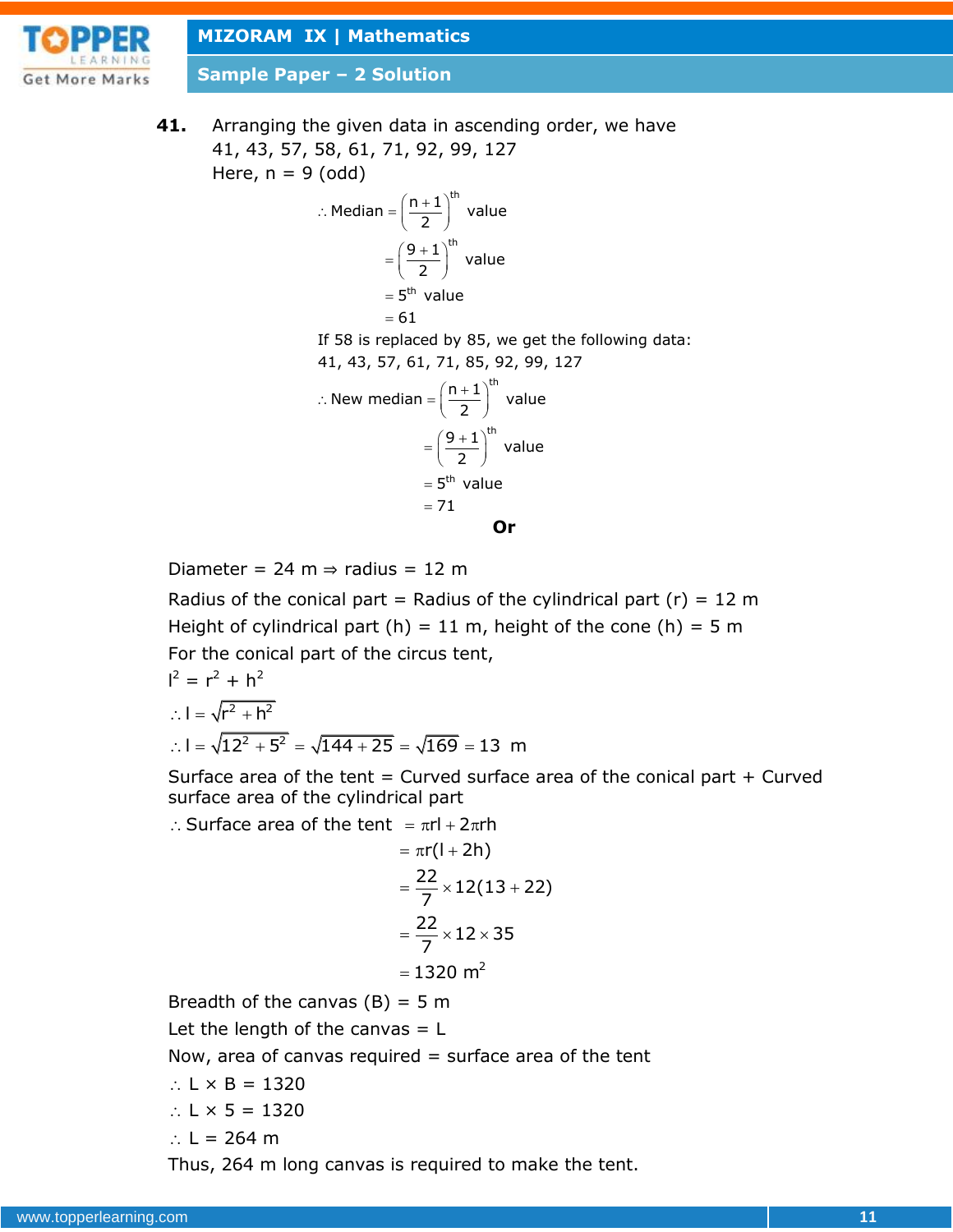

**Sample Paper – 2 Solution**

# **Section D**

**42.**We can find class marks of the given class intervals by using the formula – We can find class marks of the given class interv<br>Class mark =  $\frac{\text{upper class limit} + \text{lower class limit}}{2}$ 

2

| <b>Section A</b> |             |           | <b>Section B</b> |             |           |
|------------------|-------------|-----------|------------------|-------------|-----------|
| Marks            | Class marks | Frequency | Marks            | Class marks | Frequency |
| $0 - 10$         | 5           | 3         | $0 - 10$         | 5           | 5         |
| $10 - 20$        | 15          | 9         | $10 - 20$        | 15          | 19        |
| $20 - 30$        | 25          | 17        | $20 - 30$        | 25          | 15        |
| $30 - 40$        | 35          | 12        | $30 - 40$        | 35          | 10        |
| $40 - 50$        | 45          | q         | $40 - 50$        | 45          |           |

Now taking the class marks on the x-axis and frequency on the y-axis and choosing an appropriate scale (1 cm = 3 units on the y-axis) we can draw a frequency polygon as below:



From the graph we can see that the performance of students of section 'A' is better than the students of section 'B'.